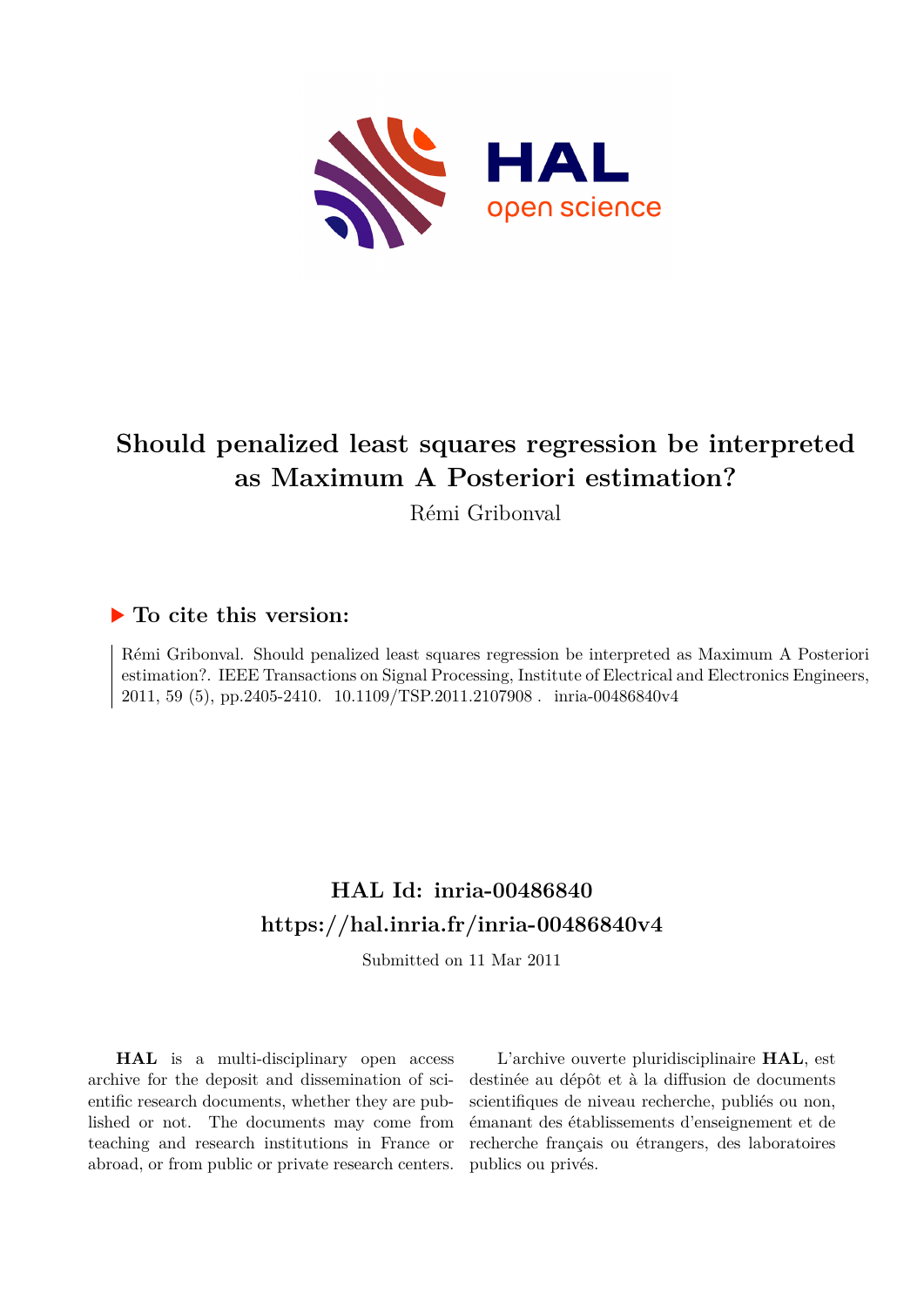# Should penalized least squares regression be interpreted as Maximum A Posteriori estimation?

Rémi Gribonval

#### **Abstract**

Penalized least squares regression is often used for signal denoising and inverse problems, and is commonly interpreted in a Bayesian framework as a Maximum A Posteriori (MAP) estimator, the penalty function being the negative logarithm of the prior. For example, the widely used quadratic program (with an  $\ell^1$  penalty) associated to the LASSO / Basis Pursuit Denoising is very often considered as MAP estimation under a Laplacian prior in the context of additive white Gaussian noise (AWGN) reduction. This paper highlights the fact that, while this is *one* possible Bayesian interpretation, there can be other equally acceptable Bayesian interpretations. Therefore, solving a penalized least squares regression problem with penalty  $\phi(x)$  need not be interpreted as assuming a prior  $C \cdot \exp(-\phi(x))$  and using the MAP estimator. In particular, it is shown that for *any* prior  $P_X$ , the minimum mean square error (MMSE) estimator is the solution of a penalized least square problem with some penalty  $\phi(x)$ , which can be interpreted as the MAP estimator with the prior  $C \cdot \exp(-\phi(x))$ . Vice-versa, for *certain* penalties  $\phi(x)$ , the solution of the penalized least squares problem is indeed the MMSE estimator, with a certain prior  $P_X$ . In general  $dP_X(x) \neq C \cdot \exp(-\phi(x))dx$ .

### I. INTRODUCTION

Consider the problem of estimating an unknown signal  $x \in \mathbb{R}^n$  from a noisy observation  $y = x + b$ , also known as *denoising*. Given an arbitrary noisy observation  $y$  the goal is to estimate the noiseless signal  $x$ : in practice, designing a denoising scheme amounts to choosing a function  $\psi : \mathbb{R}^n \to \mathbb{R}^n$  which provides estimates of the form  $\hat{x} = \psi(y)$ . However, unless one specifies further what is meant by "noise" and "signal", denoising is a completely ill-posed problem since any pair x, b such that  $y = x + b$  can be replaced by a pair  $x', b'$  where  $x' = x + z$ ,  $b' = b - z$ . Practical denoising schemes hence have to rely on various types of prior information on x and b to design an appropriate denoising function  $\psi$ .

#### *A. Bayesian estimation*

A standard statistical approach to the denoising problem consists in assuming that x and b are drawn independently at random from known *prior* probability distributions  $P_X$  and  $P_B$ . Under this *model*, given a cost function  $C(\hat{x},x)$ that measures the quality of an estimator  $\hat{x}$  in comparison to the true quantity to estimate x, the Bayes estimator is defined as an estimator  $\psi$  with minimum expected cost:

$$
\arg\min_{\psi} \mathbb{E}\left\{ \mathcal{C}(\psi(X+B),X) \right\}.
$$

For a quadratic cost function  $C(\hat{x}, x) := ||\hat{x} - x||_2^2$  the Bayes estimator is the minimum mean square error (MMSE) estimator [5], also called conditional mean, posterior mean, or conditional expectation:

$$
\psi_{\text{MMSE}}(y) := \mathbb{E}(X|Y=y). \tag{I.1}
$$

*NB: This work has been submitted to the IEEE for possible publication. Copyright may be transferred without notice, after which this version may no longer be accessible.*

R´emi Gribonval is with INRIA, Centre Inria Rennes - Bretagne Atlantique, Campus de Beaulieu, F-35042 Rennes Cedex, Rennes, France. Phone: +33 2 99 84 25 06. Fax: +33 2 99 84 71 71. Email: remi.gribonval@inria.fr.

Rémi Gribonval is a member of the METISS project-team at IRISA, Rennes, France. This work was supported in part by the European Union through the project SMALL (Sparse Models, Algorithms and Learning for Large-Scale data). The project SMALL acknowledges the financial support of the Future and Emerging Technologies (FET) programme within the Seventh Framework Programme for Research of the European Commission, under FET-Open grant number: 225913.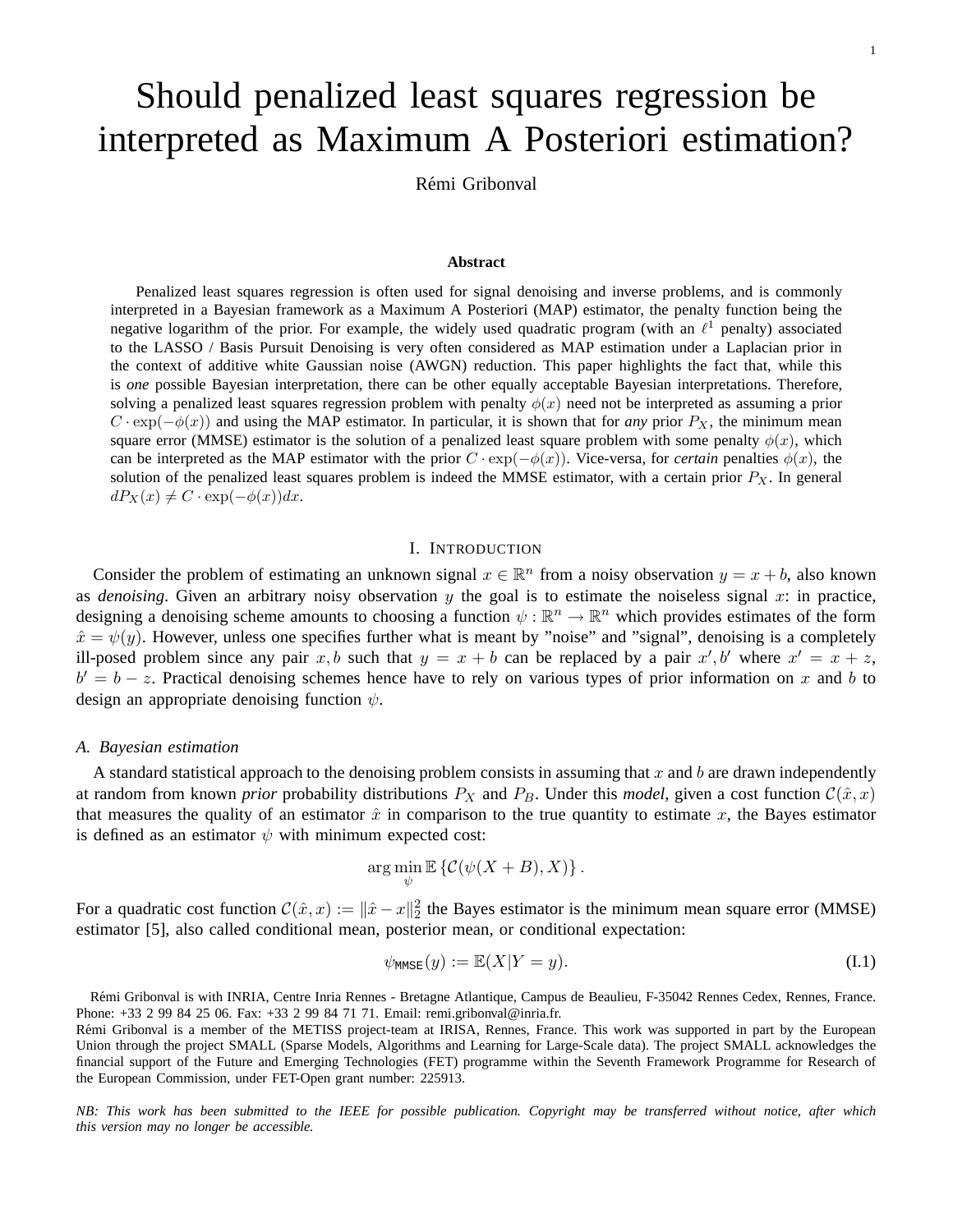Even though this estimator is "optimal" in the above defined sense, its computation involves a high-dimensional integral and cannot generally be done explicitly. In practice, Monte-Carlo simulations can be used to approximate the integral.

Often more amenable to efficient numerical optimization is the popular Maximum A Posteriori (MAP) criterion, which is the Bayes estimator associated to the  $0 - 1$  cost function  $(\mathcal{C}(\hat{x}, x) = 1)$ , when  $\hat{x} \neq x$ ;  $\mathcal{C}(\hat{x}, x) = 0$ , when  $\hat{x} = x$ ). Exploiting Bayes rule and assuming that both the noise and the unknown noiseless signal have probability density functions (pdf),  $p_X$  and  $p_B(b)$ , the MAP estimator reads:

$$
\psi_{\text{MAP}}(y) := \arg \max_{x \in \mathbb{R}^n} p(x|y) = \arg \max_{x \in \mathbb{R}^n} p(y|x)p(x)
$$
  
= 
$$
\arg \min_{x \in \mathbb{R}^n} \left\{-\log p_B(y-x) - \log p_X(x)\right\}.
$$

For white Gaussian noise b we have  $p_B(b) \propto \exp(-||b||_2^2/2)$ , where  $||b||_2^2 = \sum_{i=1}^n b_i^2$  and the notation  $f(x) \propto g(x)$ means  $f(x) = C \cdot g(x)$  for all x, with  $C \neq 0$  some constant independent of x. Hence the MAP estimator under the prior  $p_X(x)$  can be expressed as

$$
\psi_{\text{MAP}}(y) = \arg \min_{x \in \mathbb{R}^n} \frac{1}{2} \|y - x\|_2^2 + [-\log p_X(x)]. \tag{I.2}
$$

#### *B. Regularization*

Optimization problems of the type (I.2) have also been often considered in signal processing without explicit reference to probabilities or priors, under the generic form

$$
\arg\min_{x \in \mathbb{R}^n} \frac{1}{2} \|y - x\|_2^2 + \phi(x). \tag{I.3}
$$

The deterministic objective is to achieve a tradeoff between the data-fidelity term  $||y - x||_2^2$  and the penalty term  $\phi(x)$ , which promotes solutions with certain properties. In particular, when the function  $\phi$  is non-smooth at the origin, such as  $\phi(x) = ||x||_p^p := \sum_{i=1}^n |x_i|^p$ ,  $0 \le p \le 1$ , the optimum of the criterion (I.3) is known to have few nonzero entries. Regularization with such penalty functions is at the basis of *shrinkage* techniques for signal denoising (see e.g. [3] with  $p = 1$ , or [6] with  $0 < p \le 1$ ). More recently, these approaches have become a very popular means of promoting *sparse* solutions to under-determined or ill-conditioned linear inverse problems  $y = Ax + b$ , and are now a key tool for compressed sensing [4].

#### *C. Plurality of Bayesian interpretations of regularization*

Given the identity of the optimization problems (I.2) and (I.3) when  $\phi(x) = \phi_{MAP}(x) := -\log p_X(x)$ , the regularization problem (I.3) is often interpreted <sup>1</sup> as "solving the MAP under the prior  $p_X(x) = \exp(-\phi(x))/C_{\phi}$ ", where

$$
C_{\phi} := \int_{\mathbb{R}^n} \exp(-\phi(x)) dx.
$$
 (I.4)

In particular, when  $\phi(x) = ||x||_1$ , a possible interpretation of (I.3) is MAP denoising under a Laplacian prior on  $x$  and white Gaussian noise.

The main objective of this paper is to highlight the fact that while *one* Bayesian interpretation of the penalized least-squares estimator (I.3) with penalty function  $\phi(x)$  is the MAP estimator  $\psi_{\text{MAP}}(y)$  with prior  $p_X(x)$  =  $\exp(-\phi(x))/C_{\phi}$ , there can be other admissible Bayesian interpretations.

We focus on white Gaussian denoising and show that *for any prior*  $P_X$  and any noisy observation  $y \in \mathbb{R}^n$ , the MMSE estimate  $\psi_{\text{MMSE}}(y)$  under the prior  $P_X$  is the solution of a penalized least-squares problem (I.3) with an appropriate penalty function  $\phi_{MMSE}(x)$ . Thus, the problem (I.3) with penalty  $\phi_{MMSE}(x)$  can equally be interpreted as: a) the MAP estimator  $\psi_{MAP}(y)$  with a prior associated to the pdf  $\tilde{p}_X(x) = \exp(-\phi_{MMSE}(x))/C_{\phi_{MMSE}}$ ; or b) the MMSE estimator with prior  $P_X$ . In general  $dP_X(x) \neq \tilde{p}_X(x)dx$ .

<sup>&</sup>lt;sup>1</sup>This interpretation only makes sense if  $C_{\phi} < \infty$  is integrable. Otherwise some authors refer to a "non-informative prior".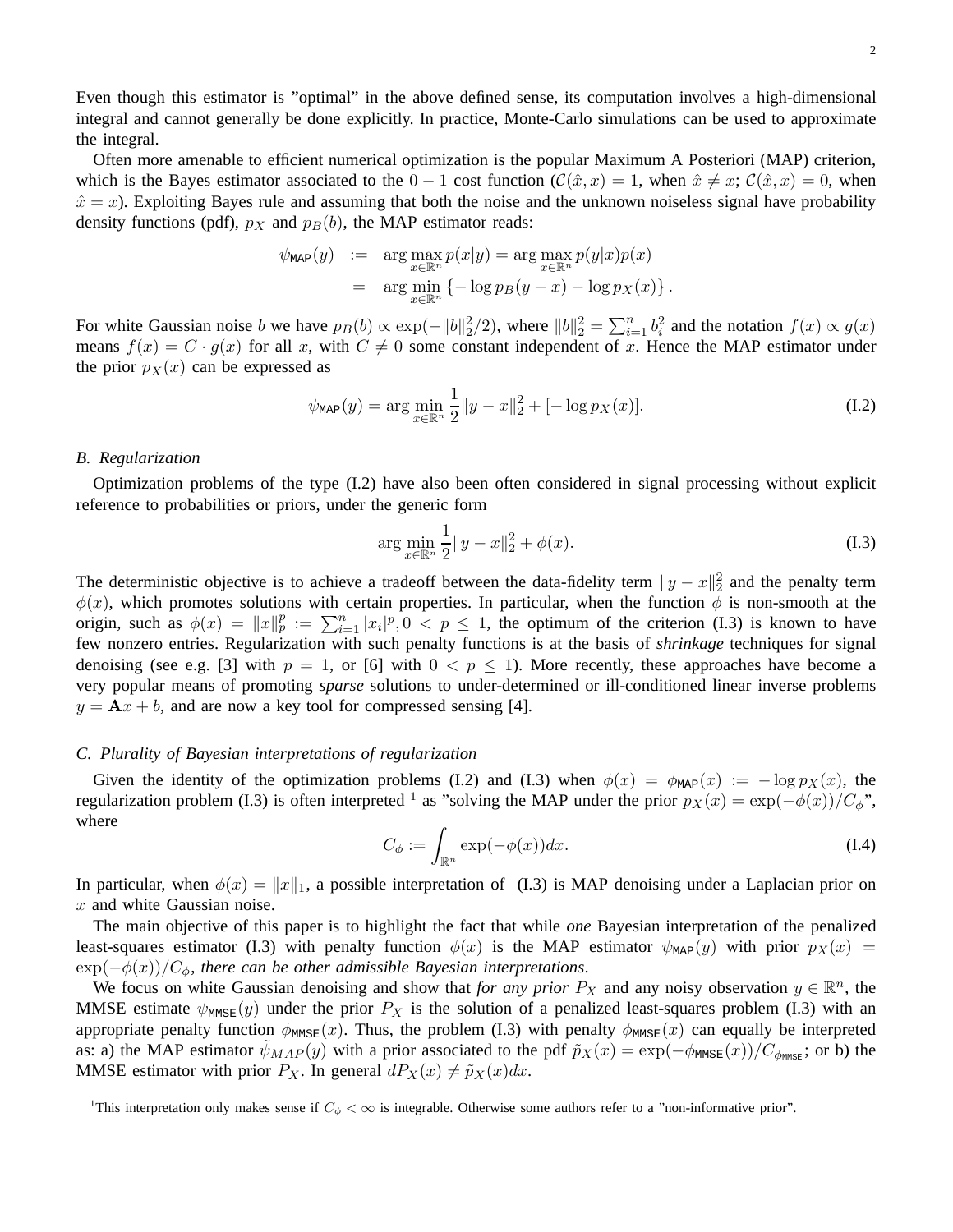#### II. MAIN RESULTS

From now on we focus on Gaussian denoising:  $B \in \mathbb{R}^n$  is a centered normal Gaussian variable with law  $P_B = \mathcal{N}(0, \mathbf{I}_n)$  and pdf  $p_B(b) \propto \exp(-||b||_2^2/2)$ . We let  $X \in \mathbb{R}^n$  be a random variable independent of B, with law  $P_X$ . The probability distribution of the noisy observation  $Y = X + B$  has a pdf

$$
p_Y(y) := p_B \star P_X(y) = \int_{\mathbb{R}^n} p_B(y - x) dP_X(x)
$$
 (II.1)

which is sometimes refered to as the *evidence* of the observation y. When  $P_X$  is associated to a pdf  $p_X(x)$ , the evidence is given by a standard convolution between pdfs  $p_Y = p_B \star p_X$ . Even when  $P_X$  is not associated to a pdf,  $p_Y$  infinitely differentiable, i.e.,  $p_Y \in C^{\infty}(\mathbb{R}^n)$ .

In this setting, using techniques going back to Stein's unbiased risk estimator [9], [1], one can express the MMSE estimator as [8]

$$
\psi_{\text{MMSE}}(y) = y + \frac{1}{p_Y(y)} \left[ \frac{\partial}{\partial y_i} p_Y(y) \right]_{i=1}^n = y + \nabla \log p_Y(y). \tag{II.2}
$$

All vectors  $u \in \mathbb{R}^n$ , such as the gradient  $\nabla \log p_Y(y) \in \mathbb{R}^n$ , are in column form. Their transpose  $u^T$  is in row form.

Next we study whether  $\psi_{MMSE}$  can also be written as the optimum of an optimization problem of the MAP type (I.3), with an appropriate choice of  $\phi$ . Namely, we investigate when  $\psi_{M\text{MSE}}$  can be identified with the *proximity operator* [2] of a function  $\phi$ , where we recall the definition

$$
\text{prox}_{\phi}(y) := \arg \min_{z \in \mathbb{R}^n} \left\{ \frac{1}{2} ||y - z||_2^2 + \phi(z) \right\}. \tag{II.3}
$$

Rereading Equation (I.2) the MAP estimator (with prior  $p_X(x)$ ) can be written as  $\psi_{\text{MAP}} = \text{prox}_{\phi_{\text{MAP}}}$  where

$$
\phi_{\text{MAP}}(x) := -\log p_X(x). \tag{II.4}
$$

For smooth  $\phi$  we have the implicit characterization [2]

$$
\text{prox}_{\phi}(y) := y - \nabla \phi[\text{prox}_{\phi}(y)], \quad \forall y \in \mathbb{R}^n. \tag{II.5}
$$

Comparing (II.2) with (II.5), we see that if  $\psi_{\text{MMSE}} = \text{prox}_{\phi}$  then

$$
\nabla \phi[\psi_{\text{MMSE}}(y)] = -\nabla \log p_Y(y), \quad \forall y \in \mathbb{R}^n.
$$
 (II.6)

Indeed, the relation (II.6) characterizes all functions  $\phi$  such that  $\psi_{MMSE} = \text{prox}_{\phi}$ , thanks to the following lemma.

**Lemma II.1.** Let  $X$   $P_X, B \sim P_B \mathcal{N}(0, \mathbf{I})$  be independent random variables in  $\mathbb{R}^n$ . Assume that there is no pair  $v \in \mathbb{R}^n$ ,  $c \in \mathbb{R}$  such that  $\langle X, v \rangle = c$  with probability one. Then the MMSE estimator  $y \mapsto \psi_{\text{MMSE}}(y)$  has the *following properties:*

- 1) *it is* one-to-one *from*  $\mathbb{R}^n$  *onto*  $Im\psi_{MMSE} \subset \mathbb{R}^n$ *: for any pair*  $y, y' \in \mathbb{R}^n$ *, if*  $\psi_{MMSE}(y) = \psi_{MMSE}(y')$  then  $y = y'$ *.*
- 2) it is  $C^{\infty}(\mathbb{R}^n)$ ; so is its inverse  $\psi_{\text{MMSE}}^{-1}: \text{Im}\psi_{\text{MMSE}} \to \mathbb{R}^n$ .
- 3) when  $n = 1$  we further have that  $\psi_{\text{MMSE}}$  is increasing.

The proof is in Appendix A. Note that the probability distribution  $P_X$  in Lemma II.1 can be almost arbitrary, provided that there is no lower-dimensional affine space of  $\mathbb{R}^n$  to which X belongs almost surely. In particular,  $P_X$  *need not be separable*. In light of this lemma, (II.6) is equivalent to

$$
\nabla \phi(z) = -\nabla \log p_Y[\psi_{\text{MMSE}}^{-1}(z)], \quad \forall z \in \text{Im}\psi_{\text{MMSE}}.
$$

As shown by our main theorem (the proof is in Appendix B), this equation is satisfied by the function  $\phi_{\text{MMSE}}$ :  $\mathbb{R}^n \to \mathbb{R} \cup \{+\infty\}$  defined as:

$$
\phi_{\text{MMSE}}(x) := \begin{cases}\n-\frac{1}{2} \|\psi_{\text{MMSE}}^{-1}(x) - x\|_2^2 & -\log p_Y[\psi_{\text{MMSE}}^{-1}(x)]; \\
\text{for } x \in \text{Im}\psi_{\text{MMSE}}; \\
+\infty, & \text{for } x \notin \text{Im}\psi_{\text{MMSE}}.\n\end{cases}
$$
\n(II.7)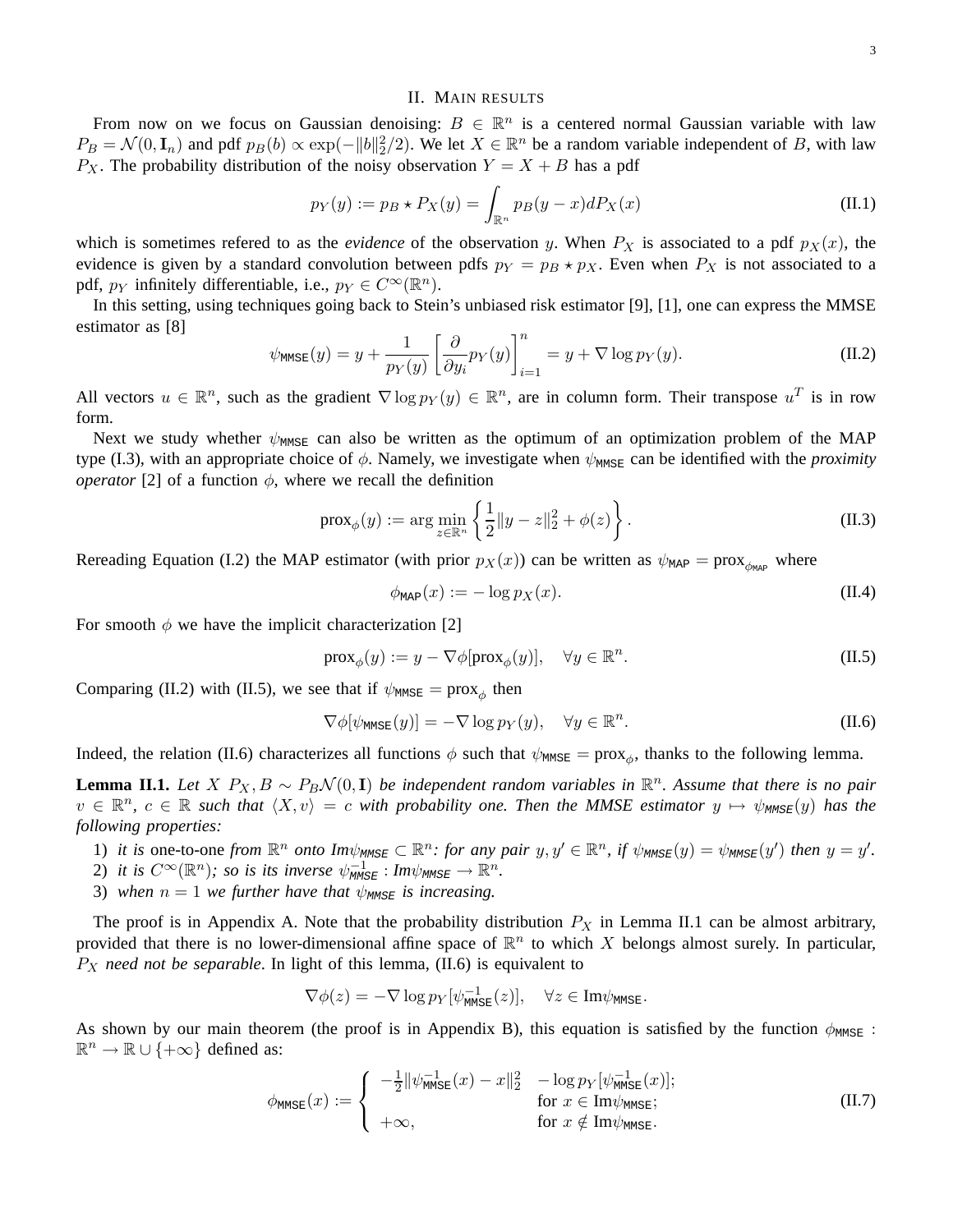**Theorem II.2.** Let  $X$   $P_X, B \sim P_B = \mathcal{N}(0, I)$  be independent random variables in  $\mathbb{R}^n$ . Assume that there is no *lower-dimensional affine space of*  $\mathbb{R}^n$  to which X *belongs almost surely. Then prox* $\phi_{\text{MMSE}} = \psi_{\text{MMSE}}$  and:

- 1) *the function*  $\phi_{MMSE}$  *is*  $C^{\infty}$  *on its domain Im* $\psi_{MMSE}$ *;*
- 2) *for every*  $y \in \mathbb{R}^n$ , the vector  $\psi_{\text{MMSE}}(y) = prox_{\phi_{\text{MMSE}}}(y)$  *is the* unique global minimum, *as well as the* unique stationary point *of the function*  $x \mapsto \frac{1}{2} ||y - x||^2 + \phi_{MMSE}(x)$ ;
- 3) *for every*  $y \in \mathbb{R}^n$ , we have  $\phi_{MMSE}(y) \geq -\log p_Y(y)$ ;
- 4) *we have*  $C_{\phi_{MMSE}} = \int_{\mathbb{R}^n} \exp(-\phi_{MMSE}(x))dx < \infty$ .

*Therefore, the MMSE estimator with prior*  $P_X$  *and white Gaussian noise is also the MAP estimator with the prior which pdf is*  $\tilde{p}_X(x) = \exp(-\phi_{\text{MMSE}}(x))/C_{\phi_{\text{MMSE}}}$ *.* 

*Remark* II.1. Note that  $\psi(y)$  is not only the unique global minimum of  $x \mapsto \frac{1}{2} ||y - x||^2 + \phi_{MMSE}(x)$ : it is also its unique stationary point. This is much stronger: this means that descent algorithms used to solve the optimization problem (I.3) with  $\phi = \phi_{MMSE}$  cannot be trapped in a spurious local minimum.

*Remark* II.2. When X belongs with probability one to a lower-dimensional affine space  $V \subset \mathbb{R}^n$ , we have Im $\psi_{\text{MMSE}} \subset V$ . Letting V be the smallest such affine space, the restriction of  $\psi_{\text{MMSE}}$  to V still has a well defined  $C^{\infty}$  inverse  $\psi_{M\text{MSE}}^{-1}: \text{Im}\psi_{M\text{MSE}} \to V$  which can be used to define  $\phi_{M\text{MSE}}$  as in (II.7) and to generalize Theorem II.2 to an arbitrary prior  $P_X$ .

#### III. WORKED EXAMPLE

Let us illustrate Theorem II.2 with a simple example: we consider the one-dimensional  $(n = 1)$  mixture of two Gaussians prior on the unknown noiseless data  $x$ ,

$$
p_X(x) := p \cdot \frac{e^{-\frac{x^2}{2\sigma_0^2}}}{\sqrt{2\pi\sigma_0^2}} + (1-p) \cdot \frac{e^{-\frac{x^2}{2\sigma_1^2}}}{\sqrt{2\pi\sigma_1^2}},
$$
\n(III.1)

where  $p \in (0,1)$  and  $0 < \sigma_0 < \sigma_1$ . The evidence of the observed noisy data  $Y = X + B$  with  $B \sim \mathcal{N}(0,1)$  is then

$$
p_Y(y) = p \cdot \frac{e^{-\frac{y^2}{2(\sigma_0^2+1)}}}{\sqrt{2\pi(\sigma_0^2+1)}} + (1-p) \cdot \frac{e^{-\frac{y^2}{2(\sigma_1^2+1)}}}{\sqrt{2\pi(\sigma_1^2+1)}},
$$

hence

$$
p'_{Y}(y) = -y \cdot \left\{ p \cdot \frac{e^{-\frac{y^2}{2(\sigma_0^2 + 1)}}}{\sqrt{2\pi(\sigma_0^2 + 1)^3}} + (1 - p) \cdot \frac{e^{-\frac{y^2}{2(\sigma_1^2 + 1)}}}{\sqrt{2\pi(\sigma_1^2 + 1)^3}} \right\}
$$

By straightforward computations, we obtain

$$
\psi_{\text{MMSE}}(y) = y \cdot \frac{\frac{\sigma_0^2}{\sigma_0^2 + 1} + \frac{\sigma_1^2}{\sigma_1^2 + 1} \cdot ae^{by^2}}{1 + ae^{by^2}} \text{ with}
$$
\n
$$
a := \frac{1 - p}{p} \sqrt{\frac{\sigma_0^2 + 1}{\sigma_1^2 + 1}}, \ b = \frac{1}{\sigma_0^2 + 1} - \frac{1}{\sigma_1^2 + 1} \in (0, 1).
$$

The limiting case  $\sigma_0^2 \to 0$  corresponds to the so called Bernoulli-Gaussian prior (see, e.g., [11]): the value  $x = 0$ is drawn with probability  $p > 0$ , hence vectors with i.i.d. entries distributed according to  $p<sub>X</sub>$  are typically sparse. The MMSE estimator takes a simplified form [10] when  $\sigma_0^2 \to 0$ 

$$
\psi_{\text{MMSE}}(y) = y \cdot \frac{\sigma_1^2}{\sigma_1^2 + 1} \cdot \frac{a e^{by^2}}{1 + a e^{by^2}}.
$$

We illustrate in Figure 1 the case  $p = 0.9$ ,  $\sigma_0^2 \to 0$ ,  $\sigma_1^2 = 10$ . Figure 1(a) shows  $\psi_{\text{MMSE}}$  (solid line) and its inverse  $\psi_{\text{MMSE}}^{-1}$  (dashed line). The latter does not seem to have an analytic expression. Figure 1(b) shows  $\phi_{\text{MAP}}(x) = -\log p_X(x)$  (dotted line),  $-\log p_Y(x)$  (dashed line) and the penalty function  $\phi_{\text{MMSE}}(x)$  (solid line). While the penalty function  $\phi_{MMSE}(x)$  does not seem to admit an analytic expression, one can obtain an analytic expression for  $\phi_{\text{MMSE}}[\psi_{\text{MMSE}}(y)] = -\frac{1}{2}$  $\frac{1}{2}||y - \psi_{\text{MMSE}}(y)||_2^2 - \log p_Y(y)$ . The explicit analytic expression – which is long and rather uninteresting– was used to plot  $\phi_{MMSE}(x)$  on Figure 1(a) using the parameterized curve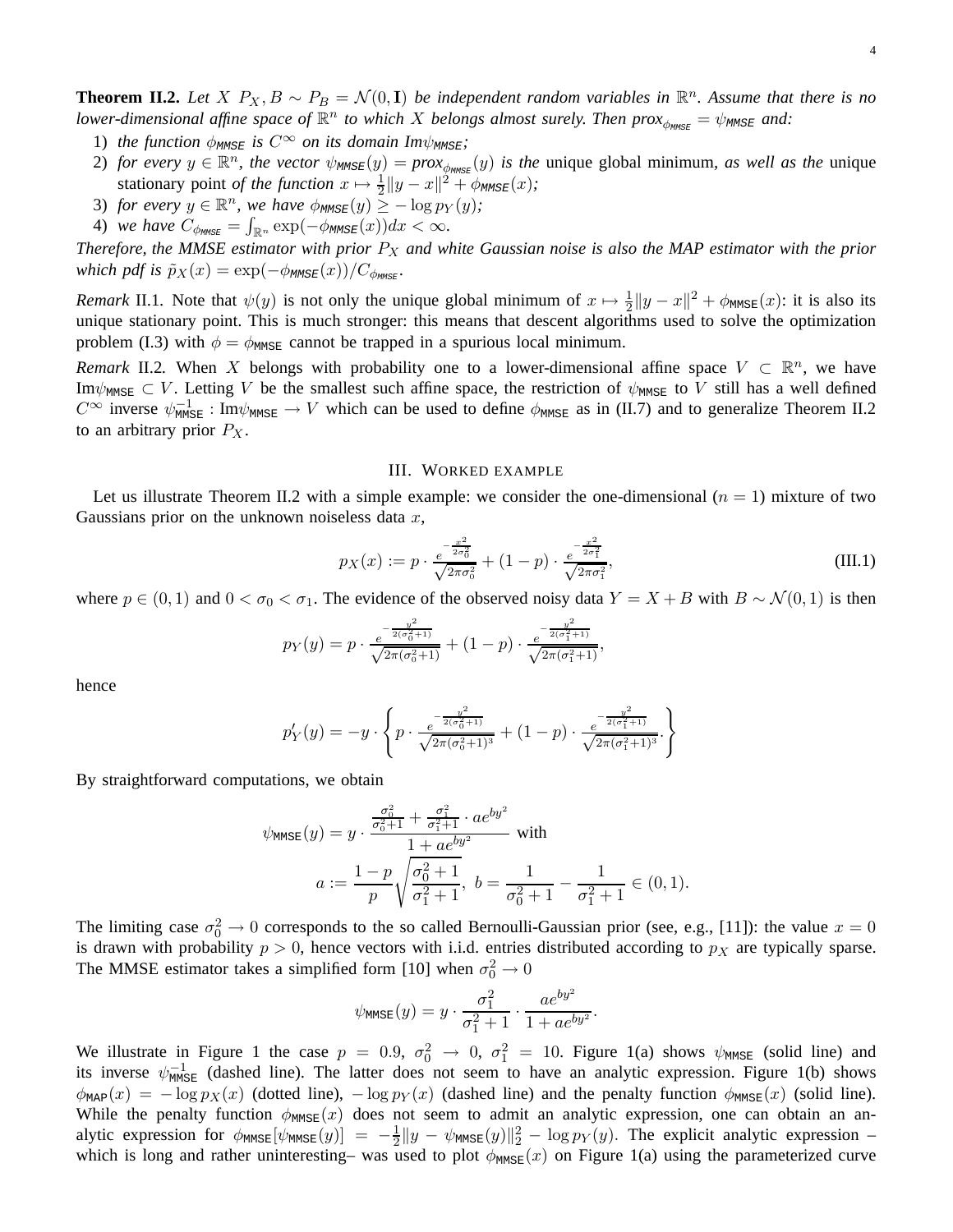

Fig. 1. Left: MMSE estimator  $\psi_{MMSE}(y)$  (solid line) and its inverse  $\psi_{MMSE}^{-1}(y)$  (dashed line),, in the Bernoulli-Gaussian case,  $p = 0.9$ ,  $\sigma_0^2 \to 0$ ,  $\sigma_1^2 = 10$ . Right: MAP penalty  $\phi_{\text{MAP}}(x) = -\log p_X(x)$  (dotted line), negative log-evidence  $(-\log p_Y(x))$  (dashed line) and MMSE penalty  $\phi_{\text{MMSE}}(x)$  (solid line).

 $y \mapsto (\psi_{\text{MMSE}}(y), \phi_{\text{MMSE}}(y))$ . Observing on Figure 1(b) the plot of  $\phi_{\text{MMSE}}(x)$  for the above Bernoulli-Gaussian prior yields a number of observations.

- 1) For small x, the penalty  $\phi_{\text{MMSE}}(x)$  is approximately shaped as the absolute value:  $\phi_{\text{MMSE}}(x) \approx c|x|$  for some constant c. This is tempered by the fact that  $\phi_{MMSE}(x)$  is  $C^{\infty}$ , thus, unlike |x|, it must be smooth at zero.
- 2) The penalty  $\phi_{MMSE}(x)$  is unimodal (it is decreasing until its global minimum, then increasing) but *it is not convex*.

The second observation could seem surprising given that Theorem II.2 guarantees the uniqueness of the global minimizer / stationary point of  $x \mapsto \frac{1}{2} ||y - x||^2 + \phi_{MMSE}(x)$ . However, this property is not a characteristic of convex penalties. As a matter of fact, a function  $f : \mathbb{R} \to \mathbb{R}$  (i.e., in the case  $n = 1$ ) can be written  $f = prox_a$  with g a proper lower semi-continuous *convex* function from R to  $\mathbb{R} \cup \{+\infty\}$  if, and only if, the function f is increasing and *non-expansive* [2, Proposition 2.4]:

**Definition III.1.** A function  $f : \mathbb{R} \to \mathbb{R}$  is non-expansive if  $|f(y') - f(y)| \le |y' - y|$  for all y, y'. When f is differentiable, it is non-expansive if and only if  $|f'(y)| \le 1$  for all y.

By Lemma II.1, in dimension  $n = 1$ , the MMSE estimator  $\psi_{MMSE}$  is increasing for any prior  $P_X$ . However, for certain priors  $P_X$ , it can indeed be proved to be expansive (see the proof in Appendix C):

**Proposition III.2.** Assume that X has a symmetric pdf  $[\forall x \in \mathbb{R}, p_X(-x) = p_X(x)$  and that there exists  $\varepsilon > 0$ *such that*  $p_X(x) = 0$  *for all* x *with*  $|x| < 1 + \varepsilon$ . Then the penalty  $\phi_{\text{MMSE}}$  cannot be convex.

#### IV. DISCUSSION

Theorem II.2 shows that for general priors  $P_X$  we have  $\psi_{M MSE} = \text{prox}_{\phi_{M MSE}}$ . Similarly, when X has a pdf, we have  $\psi_{MAP} = \text{prox}_{\phi_{MAP}}$ , where for a given prior the MAP penalty  $\phi_{MAP}(x)$  has the simple expression (II.4) while the MMSE penalty  $\phi_{MMSE}(x)$  has the much more intricate definition (II.7).

For Gaussian priors  $P_X = \mathcal{N}(0, \Sigma)$ , the MMSE estimator is the Wiener filter, which is also the MAP and the minimum mean square linear estimator [5], so  $\phi_{MMSE} = \phi_{MAP}$  (up to a constant additive term).

However, for most priors with a pdf  $p_X(x)$ , the MMSE estimator does not coincide with the MAP estimator (i.e.,  $\psi_{\text{MMSE}} \neq \psi_{\text{MAP}}$ ), hence  $\phi_{\text{MMSE}} \neq \phi_{\text{MAP}}$  (even up to a constant additive term). Indeed, by Theorem II.2, the penalty  $\phi_{\text{MMSE}}(x)$  defined in (II.7) has a number of specific properties. Therefore, if  $\phi_{\text{MAP}}(x) = -\log p_X(x)$  fails to satisfy one of these properties, then the identity  $\phi_{\text{MMSE}}(x) = \phi_{\text{MAP}}(x) + c$  (for some constant  $c \in \mathbb{R}$  and all  $x \in \mathbb{R}^n$ ) cannot be satisfied.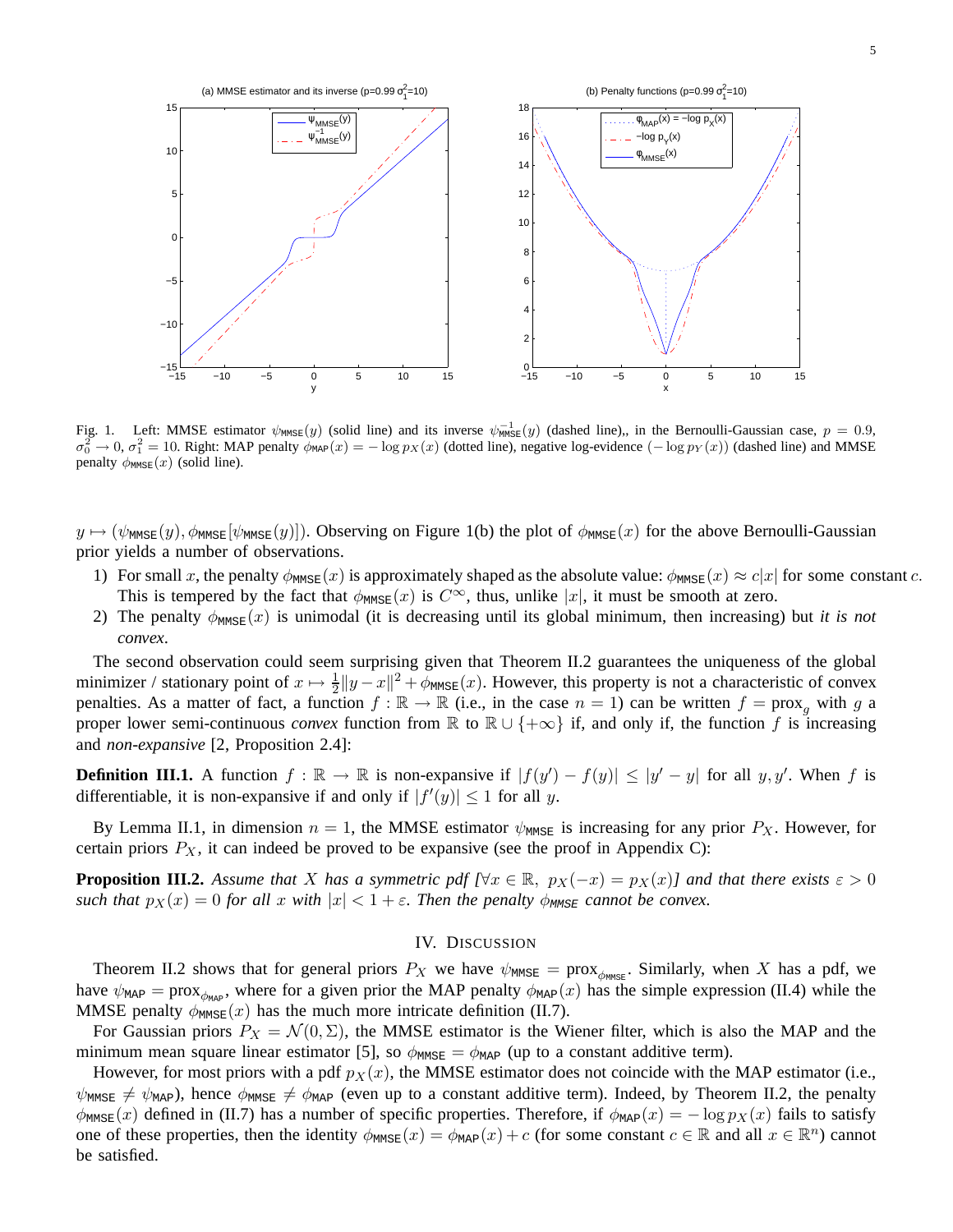For example, generalized Gaussian priors  $p_X(x) \propto \exp(-\alpha ||x||_p^p)$  with  $0 < p \le 1$  are *not smooth* at  $x = 0$ , hence they are not  $C^{\infty}$ : as a result for such priors there is not even any pair  $a, b \in \mathbb{R}$  such that  $\phi_{M\text{MSE}}(x) = a + b \cdot \phi_{M\text{AP}}(x)$ for all  $x$ .

One may also wonder whether a reciprocal to Theorem II.2 is possible: given a penalty function  $\phi(x)$ , does there exist a prior  $P_X$  such that the MMSE estimator  $\psi_{MMSE}$  with this prior is associated to the penalty  $\phi_{MMSE}(x) = \phi(x)$ (up to a constant additive term) ? When this prior exists, can we characterize it in terms of the penalty function  $\phi$  ? Even though one can always define the tentatively associated "MMSE estimator"  $\psi(y) = \text{prox}_{\phi}(y)$ , the main difficulty is to understand when there exists a probability measure  $P_X$  such that  $\psi(y) - y = \nabla \log(p_B \star P_X)(y)$ . This combined integration and Gaussian deconvolution problem often does not admit a solution, for example: when  $\psi$  is not one to one; when  $\phi(x)$  is not sufficiently smooth.

#### V. CONCLUSION AND PERSPECTIVES

We proved that the MMSE estimator for Gaussian denoising with *any* prior can be written as the MAP estimator with a possibly different prior (and that the MAP estimator with *certain* priors can be interpreted as a MMSE estimator with a possibly different prior). These results, in conjunction with Nikolova's highlighting of model distortions brought by MAP estimation [7], indicate that one should be cautious when interpreting penalized least squares regression schemes in terms of priors:

- *If* the unknown noiseless data x follows a prior with pdf  $p_X(x) \propto \exp(-\phi(x))$  and *if* we choose the MAP as a criterion for estimating it, *then* the resulting denoising scheme leads to penalized least squares regression with penalty  $\phi(x)$ . This MAP estimator may however have poor denoising performance<sup>2</sup> for this type of data [7].
- In practice, the choice of penalized least squares regression with penalty  $\phi(x)$  is seldomly associated to the *belief* that the unknown noiseless data follows a prior with pdf  $p_X(x) \propto \exp(-\phi(x))$ . Instead, it rather stems from the *need* for numerical efficiency and the *empirical observation* that it achieves good denoising performance for the considered class of data.

By definition, optimum denoising (as measured by the mean squares error) is achieved by the MMSE estimator. As shown in this paper, the latter is indeed always associated to a penalized least squares scheme<sup>3</sup>. This sheds a new light on the popularity of such schemes for Gaussian denoising.

Quite obviously, the denoising performance of penalized least squares regression with a given penalty  $\phi(x)$ heavily depends on the prior  $P_X$  underlying the unknown noiseless data. We focused in this paper on the case where the penalized least squares regression estimator  $\psi(y) = \text{prox}_{\phi}(y)$  coincides with the MMSE estimator: its denoising performance  $\mathbb{E}(\|\text{prox}_{\phi}(Y) - X\|_2^2)$  is optimum. An interesting open problem related to the results of this paper would be to understand for which priors  $P_X$  we obtain "good" denoising performance with  $\psi(y) = \text{prox}_{\phi}(y)$ , i.e., when the denoising performance is bounded by a constant  $C > 1$  times the optimum performance.

One can imagine concrete applications of the results presented here for certain priors: in general the MMSE estimator  $\psi_{\text{MMSE}}(y)$  is *a priori* expressed as an intractable high-dimensional integral; however, if the penalty function  $\phi_{MMSE}(x)$  admits a simple expression amenable to efficient numerical optimization (e.g., convex optimization), then the MMSE estimator can be computed efficiently. Developping such approaches requires a more in-depth understanding of the properties of penalty functions  $\phi_{M MSE}(x)$  obtained through Theorem II.2. Of particular interest would be the construction of explicit examples where  $\phi_{MMSE}(x)$  is "simple" while  $p_Y(y)$  involves an intractable integral.

Another interesting perspective is to obtain alternate statistical interpretations of a larger class of penalized least squares regression estimators (e.g., with non-smooth  $\phi(x)$  such as those leading to sparse estimates). As remarked above, the lack of smoothness makes it impossible to interpret such estimators in terms of a MMSE estimator, however one may seek interpretations that leave the strict Bayesian framework: for example, one may wish to obtain an interpretation as the optimum of a hybrid Bayesian cost function  $\min_{\psi} \{ \mathbb{E} C(\psi(X + B), X) + \mathbf{K}(\psi) \}$ where the term  $\mathbf{K}(\cdot)$  forces the function  $\psi$  to be in some function class. Eventually, one may also wish to extend theses results to ill-posed linear inverse problems of the type  $y = Ax + b$ , and to deal with non-Gaussian noise.

 $2$ Even though, as shown in this paper, this MAP scheme can sometimes be interpreted as an MMSE estimator with a different prior, this re-interpretation does not alter the denoising scheme nor its denoising performance.

 $3$ Yet, the associated penalized least squares problem may not be more computationally tractable than the original MMSE.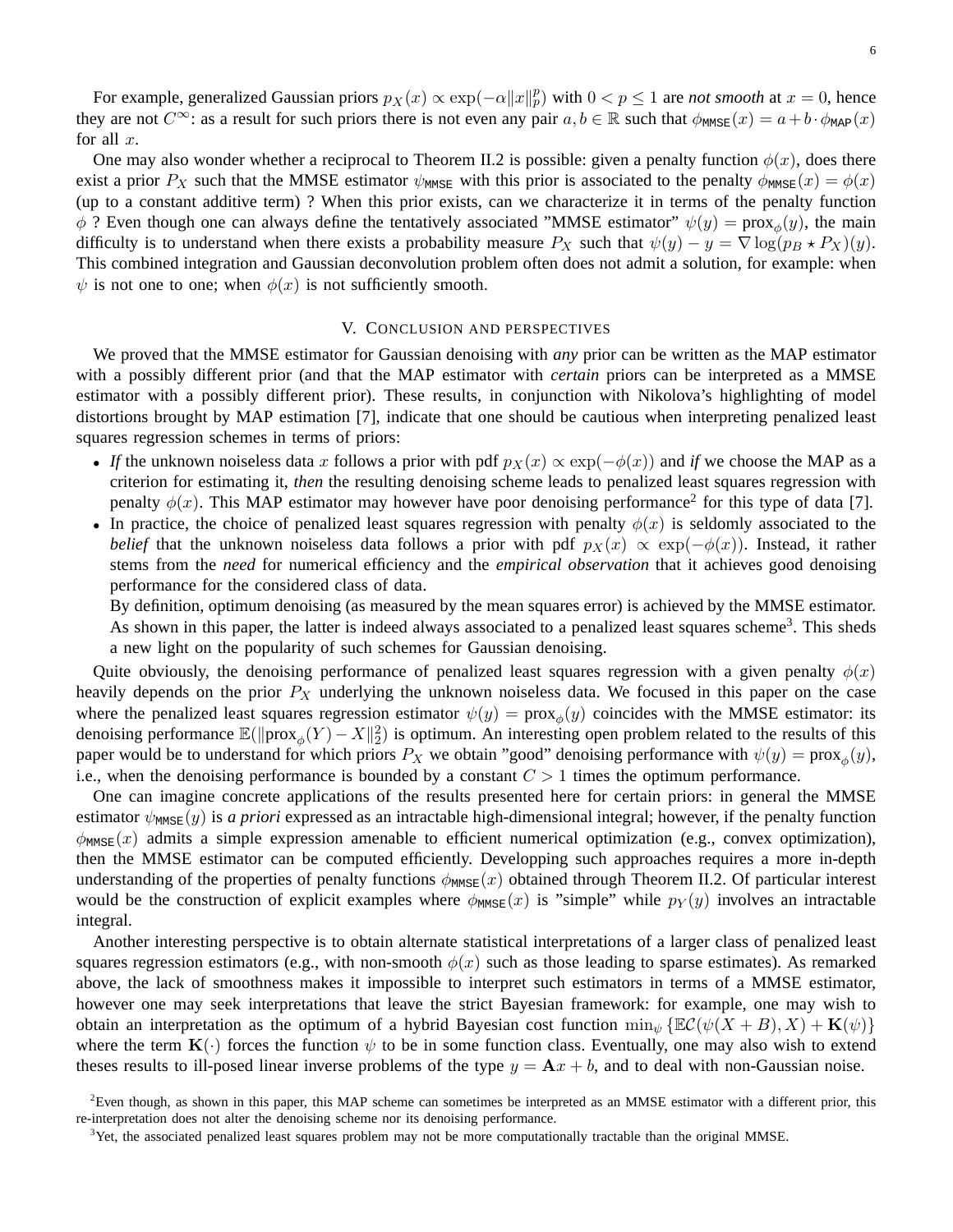#### VI. ACKNOWLEDGEMENTS

This existence of this paper owes much to several discussions with Mike Davies about the Bayesian "interpretation" of sparse regularization, as well as intense discussions with Jérôme Idier on the same topic during the second French Spring School of Inverse Problems in Signal Processing, held in the beautiful mediterranean island of Porquerolles in the spring of 2010. The author is very thankful to Mike, Jérôme, and to the organizers of the Spring school for these passionate discussions, and would also like to thank Jean-Christophe Pesquet, who provided his insight on proximity operators, as well as Patrick Perez and Miki Elad, whose comments on a draft version of this paper were precious. Last, the comments of the three anonymous reviewers were very helpful to improve the final version of the paper.

#### APPENDIX

#### *A. Proof of Lemma II.1*

**Lemma A.1.** *Denote*  $\psi_{MMSE}(y) = (\psi_{MMSE}^i(y))_{i=1}^n$  where  $\psi_{MMSE}^i : \mathbb{R}^n \to \mathbb{R}$  is scalar valued. Under the assumptions of Lemma II.1, the  $n \times n$  Jacobian matrix  $J[\psi_{\text{MMSE}}](y) := \left(\frac{\partial}{\partial y}\right)$  $\frac{\partial}{\partial y_j} \psi^i_{\texttt{MMSE}}(y) \Big)$ ij *satisfies the identity*

$$
J[\psi_{\text{MMSE}}](y) = \left(\delta_{ij} + \frac{\partial^2 \log p_Y(y)}{\partial y_i \partial y_j}\right)_{ij} = \mathbf{I} + \nabla^2 \log p_Y(y) \tag{A.1}
$$

*and is symmetric positive definite:*

$$
\langle v, J[\psi_{\text{MMSE}}](y) \cdot v \rangle > 0, \quad \forall y \in \mathbb{R}^n, v \neq 0.
$$
 (A.2)

*Proof:* Without loss of generality we consider a unit norm vector  $||v||_2 = 1$ . For brevity we omit the dependency in the variable  $y$  when possible. First, by  $(I.2)$  we have

$$
\psi_{\text{MMSE}}(y) = y + \nabla \log p_Y(y) = y + \nabla p_Y(y)/p_Y(y)
$$

hence

$$
J[\psi_{\text{MMSE}}] = \mathbf{I} + \nabla^2 \log p_Y = \mathbf{I} + \frac{\nabla^2 p_Y}{p_Y} - \frac{\nabla p_Y \cdot (\nabla p_Y)^T}{[p_Y]^2}
$$

and

$$
\langle J[\psi_{\text{MMSE}}] \cdot v, v \rangle = \frac{p_Y^2 + p_Y \langle \nabla^2 p_Y \cdot v, v \rangle - \langle \nabla p_Y, v \rangle^2}{p_Y^2}.
$$
 (A.3)

We will now prove that the numerator in (A.3) is positive for all y. Since  $p_B(b) \propto e^{-||b||_2^2/2}$ , we have

$$
\nabla p_B(b) = (-b) \cdot p_B(b),
$$
  

$$
\nabla^2 p_B(b) = (bb^T - \mathbf{I}) \cdot p_B(b).
$$

Since  $p_Y = p_B \star P_X$ ,  $\nabla p_Y = \nabla p_B \star P_X$ ,  $\nabla^2 p_Y = \nabla^2 p_B \star P_X$  this yields

$$
p_Y = \int p_B(y - x) \, dP_X(x)
$$

$$
\langle \nabla p_Y, v \rangle = \int \left( -\langle y - x, v \rangle \right) \cdot p_B(y - x) dP_X(x)
$$

$$
\langle \nabla^2 p_Y \cdot v, v \rangle = \int \left( \langle y - x, v \rangle^2 - 1 \right) \cdot p_B(y - x) dP_X(x)
$$

hence

$$
p_Y \langle \nabla^2 p_Y \cdot v, v \rangle = \iint \left( \langle y - x, v \rangle^2 - 1 \right) \cdot p_B(y - x) p_B(y - x') dP_X(x) dP_X(x')
$$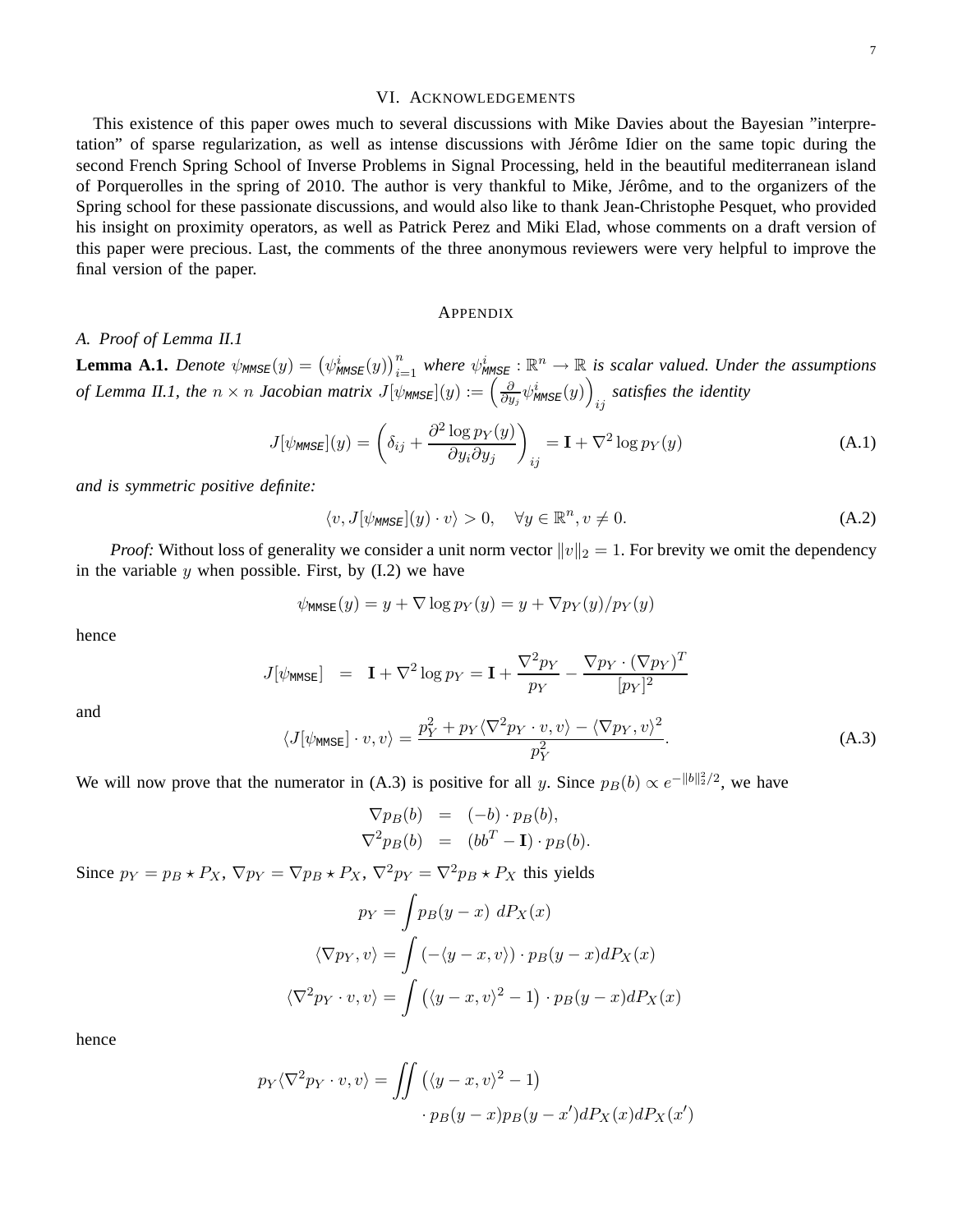The above expression is also valid is we exchange the role of the integration variables  $b$  and  $b'$ , hence by taking the average of these two equal expressions we obtain

$$
p_Y \langle \nabla^2 p_Y \cdot v, v \rangle = \iint \left[ \frac{\langle y - x, v \rangle^2 + \langle y - x', v \rangle^2}{2} - 1 \right] \cdot p_B(y - x) p_B(y - x') dP_X(x) dP_X(x')
$$

Similarly we can write

$$
p_Y^2 = \iint p_B(y-x)p_B(y-x')dP_X(x)dP_X(x')
$$

$$
\langle \nabla p_Y, v \rangle^2 = \iint \langle y-x, v \rangle \langle y-x', v \rangle
$$

$$
\cdot p_B(y-x)p_B(y-x')dP_X(x)dP_X(x')
$$

Overall, the numerator of the right hand side in (A.3) becomes

$$
\iint \frac{\langle x'-x,v\rangle^2}{2} p_B(y-x) p_B(y-x') dP_X(x) dP_X(x'). \tag{A.4}
$$

Now, since there is no c such that  $\langle X, v \rangle = c$  with probability one, there exists  $x_1, x_2 \in \mathbb{R}^n$ ,  $d = \langle x_2 - x_1, v \rangle \neq 0$ , such that the Euclidean balls  $B_i = B(x_i, d/3) \subset \mathbb{R}^n$ , have positive probability  $P_X(B_i) > 0$ . For  $(x, x') \in B_1 \times B_2$ the function  $g(x, x') := \frac{\langle x'-x, v \rangle^2}{2}$  $\frac{(x,v)^2}{2}$  $p_B(y-x)p_B(y-x')$  is bounded from below by some constant  $\eta > 0$ , hence the integral in (A.4) is bounded from below by

$$
\iint_{B_1\times B_2} g(x, x')dP_X(x)dP_X(x') \ge \eta \cdot P_X(B_1)P_X(B_2) > 0.
$$

We conclude that  $\langle J[\psi_{\text{MMSE}}] \cdot v, v \rangle > 0$ .

We are now equipped to prove Lemma II.1.

*Proof of Lemma II.1:* We let the reader check that  $p_Y$  cannot vanish. Since it is  $C^{\infty}$ ,  $\psi_{MMSE}$  is also  $C^{\infty}$ . To prove that  $\psi_{\text{MMSE}}$  is one-to-one, we proceed by contradiction, assuming that  $\psi_{\text{MMSE}}(y) = \psi_{\text{MMSE}}(y')$  while  $y' \neq y$ . We define  $v := (y'-y)/||y'-y||_2$  and the function  $f : t \mapsto f(t) := \langle v, \psi_{\text{MMSE}}(y+tv) \rangle \in \mathbb{R}$ . Since the function f is smooth and  $f(0) = f(||y' - y||_2)$ , by Rolle's theorem the derivative of f must vanish for some  $0 < t < ||y' - y||_2$ . However by Lemma A.1 we have  $f'(t) = \langle v, J[\psi_{MMSE}](y + tv) \cdot v \rangle > 0$  which yields a contradiction. Therefore, the inverse function  $\psi_{\text{MMSE}}^{-1}$  exists as claimed. The fact that it is also  $C^{\infty}$  follows from the positivity of the Jacobian of  $\psi_{\text{MMSE}}$  and the inverse function theorem.

#### *B. Proof of Theorem II.2*

The fact that  $\phi_{MMSE}$  is  $C^{\infty}$  on Im $\psi_{MMSE}$  is a straightforward consequence of its definition (II.7) and of the fact that  $p_Y$  as well as  $\psi_{MMSE}^{-1}$  are  $C^{\infty}$  (Lemma II.1). We wish to check that the proximity operator of  $\phi_{MMSE}$  defined by (II.7) is indeed  $\psi_{\text{MMSE}}$ . The definition of  $\phi_{\text{MMSE}}(x)$  for  $x \notin \text{Im}\psi_{\text{MMSE}}$  ensures that prox $\phi_{\text{MMSE}}$  takes its values in Im $\psi_{MMSE}$ . We let the reader check that a consequence of Lemma A.1 is that the set Im $\psi_{MMSE}$  is open. For brevity we denote  $q(y) = \log p_Y(y)$  and

$$
g(u) := \frac{1}{2} ||y - \psi_{\text{MMSE}}(u)||_2^2 + \phi_{\text{MMSE}}[\psi_{\text{MMSE}}(u)]
$$
  
= 
$$
\frac{1}{2} ||\psi_{\text{MMSE}}(u) - y||_2^2 - \frac{1}{2} ||\nabla q(u)||_2^2 - q(u).
$$

Since  $J[\psi_{MMSE}](u) = \mathbf{I} + \nabla^2 q(u)$  (Lemma A.1) and  $\psi_{MMSE}(u) = u + \nabla q(u)$  (Equation (II.2)), we obtain

$$
\nabla g(u) = J[\psi_{\text{MMSE}}](u) \cdot [\psi_{\text{MMSE}}(u) - y] - \nabla^2 g(u) \cdot \nabla g(u) - \nabla q(u) = J[\psi_{\text{MMSE}}](u) \cdot [\psi_{\text{MMSE}}(u) - y - \nabla q(u)]
$$

 $\blacksquare$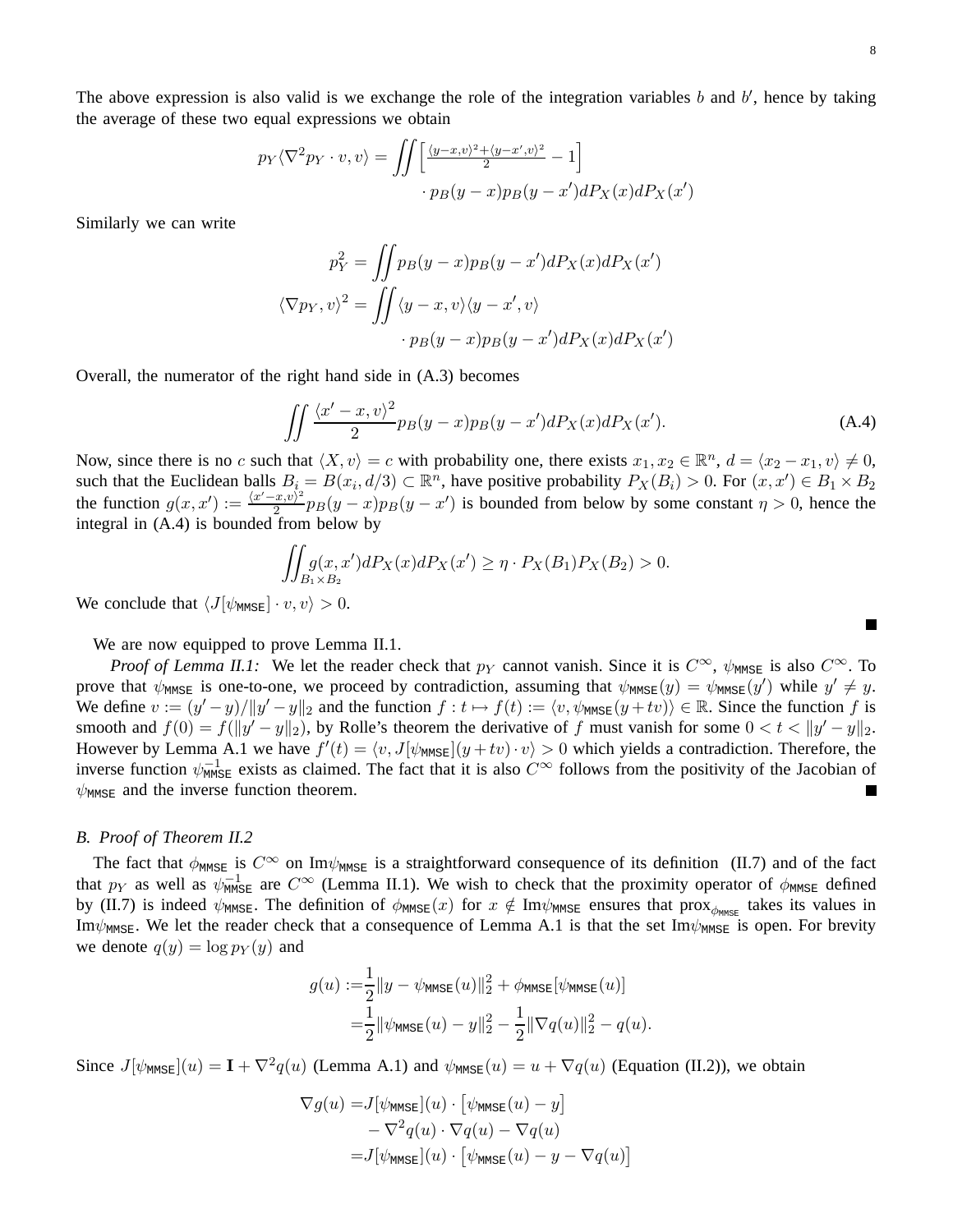$$
=J[\psi_{\text{MMSE}}](u)\cdot [u-y]
$$

Now consider  $f_v(t) := g(y + tv)$  with  $v \neq 0$  an arbitrary vector. Its derivative is

$$
f'_v(t) = \langle \nabla g(y + tv), v \rangle = \langle J[\psi_{\text{MMSE}}](y + tv) \cdot tv, v \rangle
$$
  
=  $t \cdot \langle J[\psi_{\text{MMSE}}](y + tv).v, v \rangle$ 

which, by Lemma A.1, has the sign of t, showing that  $f_v$  admits its strict global minimum at  $t = 0$ . Since this is true for any choice of v it follows that g has no stationary point other that  $u = y$ , and that  $g(u) > g(y)$  whenever  $u \neq v$ , that is to say  $x \mapsto \frac{1}{2} ||y - x||^2 + \phi_{MMSE}(x)$  admits a unique global minimum at  $x = \psi_{MMSE}(y)$ . To conclude, since  $\psi_{\text{MMSE}}(y) = \text{prox}_{\phi_{\text{MMSE}}}(y)$ , we have for any y

$$
\phi_{\text{MMSE}}(y) = \frac{1}{2} ||y - y||_2^2 + \phi_{\text{MMSE}}(y)
$$
  
\n
$$
\geq \frac{1}{2} ||y - \psi_{\text{MMSE}}(y)||_2^2 + \phi_{\text{MMSE}}[\psi_{\text{MMSE}}(y)]
$$
  
\n
$$
= -\log p_Y(y).
$$

As a result  $0 \le \exp(-\phi_{\text{MMSE}}(y)) \le p_Y(y)$ , and since  $p_Y(y)$  is integrable so is  $\exp(-\phi_{\text{MMSE}}(y))$ .

### *C. Proof of Lemma III.2*

Thanks to (A.4), and since both  $p_B$  and  $p_X$  are symmetric, the numerator of (A.3) for  $y = 0$  reads

$$
\iint \frac{(x'-x)^2}{2} \cdot p_B(-x)p_B(-x')p_X(x)p_X(x')dxdx'
$$
  
= 
$$
\int \frac{x^2}{2} \cdot p_B(x)p_X(x)dx \cdot \int p_B(x')p_X(x')dx'
$$
  
+ 
$$
\int \frac{(x')^2}{2} \cdot p_B(x')p_X(x')dx' \cdot \int p_B(x)p_X(x)dx
$$
  
- 
$$
\int x' \cdot p_B(x')p_X(x')dx' \cdot \int x \cdot p_B(x)p_X(x)dx
$$
  
= 
$$
\int x^2 \cdot p_B(x)p_X(x)dx \cdot \int p_B(x')p_X(x')dx'
$$

Since  $p_Y(y) = \int p_B(x)p_X(x)dx$ , inserting the above expression in (A.3) for  $y = 0$  and using that  $p_X(x) = 0$  for  $|x| < 1 + \varepsilon$  we obtain

$$
\psi_{\text{MMSE}}'(0) = \frac{\int x^2 \cdot p_B(x) p_X(x) dx}{\int p_B(x) p_X(x) dx}
$$
  
= 
$$
\frac{\int_{|x| \ge 1 + \varepsilon} x^2 \cdot p_B(x) p_X(x) dx}{\int_{|x| \ge 1 + \varepsilon} p_B(x) p_X(x) dx} \ge (1 + \varepsilon)^2 > 1.
$$

Therefore,  $\psi_{\text{MMSE}}$  is expansive. Since it is also increasing, the associated  $\phi_{\text{MMSE}}$  is  $C^{\infty}$  (Theorem II.2) hence it is proper and continuous. As a result of [2, Proposition 2.4], since  $\psi_{MMSE} = prox_{\phi_{MMSE}}$ , the penalty  $\phi_{MMSE}$  cannot be convex. Similar examples can be built in higher dimensions.

#### **REFERENCES**

- [1] T. Blu and F. Luisier. The SURE-LET approach to image denoising. *IEEE Trans. Image Proc.*, 16(11):2778–2786, 2007.
- [2] P. L. Combettes and J.-C. Pesquet. Proximal thresholding algorithm for minimization over orthonormal bases. *SIAM J. Optim.*, 18:1351–1376, 2007.
- [3] D. Donoho. Denoising by soft-thresholding. *IEEE Trans. Inform. Theory*, 41(3):613–627, May 1995.
- [4] D. L. Donoho. Compressed sensing. *IEEE Trans. Inform. Theory*, 52(4):1289–1306, 2006.
- [5] S. Kay. *Fundamentals of Statistical Signal Processing : Estimation Theory*. Signal Processing. Prentice Hall, 1993.

[7] M. Nikolova. Model distortions in Bayesian MAP reconstruction. *Inverse Problems and Imaging*, 1(2):399–422, 2007.

<sup>[6]</sup> P. Moulin and J. Liu. Analysis of multiresolution image denoising schemes using generalized Gaussian and complexity priors. *IEEE Trans. on Information Theory*, 45(3):909–919, April 1999.